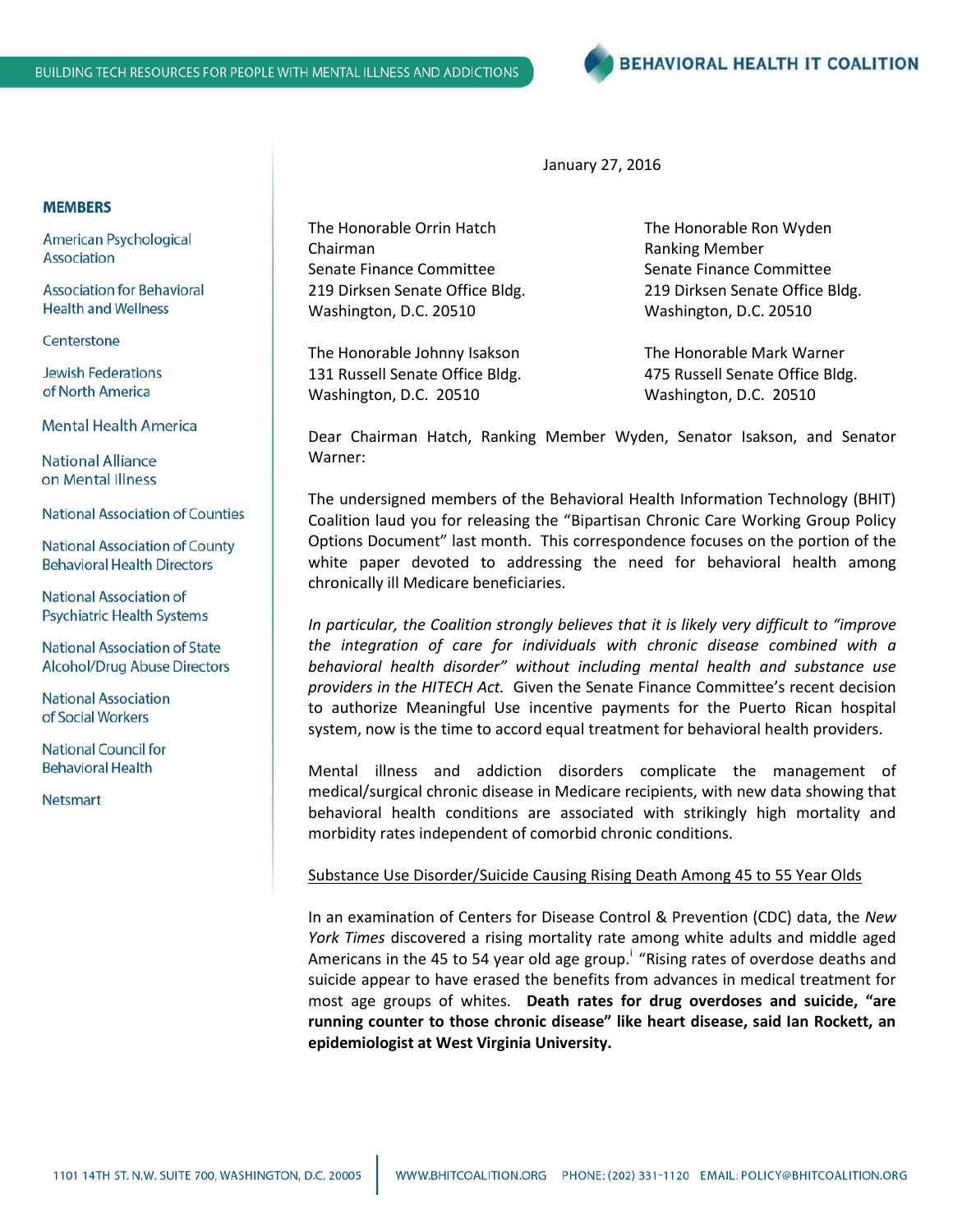The Coalition takes this opportunity to remind the Committee that behavioral health providers were excluded from the HITECH Act in 2009 because mental health and addiction disorders were deemed "post-acute" conditions.

## Alarming Number of Medicare Beneficiaries with Behavioral Health Disorders & Chronic Diseases

The incidence rate of comorbidity between medical/surgical chronic disease and mental health and substance use disorders in the Medicare patient population can only be described as staggering. For example, according to 2012 data from the Centers for Medicare and Medicaid Services (CMS), approximately 90% of Medicare beneficiaries with clinical depression are also diagnosed with at least one comorbid medical/surgical chronic disease (e.g., high blood pressure, diabetes, ischemic heart disease, COPD, stroke, etc.).<sup>ii</sup> Perhaps even more surprising, CMS estimates that 40% of Medicare recipients with depression have *more than five* comorbid chronic conditions.

The cost implications are similarly troubling. Medicare patients with depression tend to spend longer times in hospitals, have higher emergency room utilization, and experience exacerbated functional disabilities in nursing facilities and other congregate care settings, according to the American Association of Geriatric Psychiatry.<sup>iii</sup>

While clinical depression is the most widely prevalent chronic illness among Medicare recipients, similar trends apply to other chronic conditions. For example, kidney diseases are highly correlated to behavioral health issues – specifically to major substance use disorders – across the entire spectrum of treatment from initial causation to end-stage renal disease.<sup>iv</sup>

Injection drug use and alcoholism are significant contributors to causing Hepatitis C and cirrhosis of the liver among Medicare beneficiaries.<sup> $\vee$ </sup> On the other end of the treatment continuum, "Hospitalization with a psychiatric illness is common among the U.S. end-stage renal disease population. Depression….and drug-related disorders were especially common. The coexistence of psychiatric and substance use illness in patients with renal failure who require specialized medical regimens represents a challenge to nephrologists in diagnosis and treatment," according to the *American Journal of Medicine.vi*

And the discussion above does not encompass low-income Medicare beneficiaries who are also eligible for Medicaid – commonly known as "dual-eligibles." Even experienced policy makers are often surprised to learn that fully one-third of persons eligible for both Medicare and Medicaid have a *primary* diagnosis of severe mental illness – most commonly schizophrenia. Further, CMS data shows that 70% of dual-eligibles with serious mental disorders also have a wide array of comorbid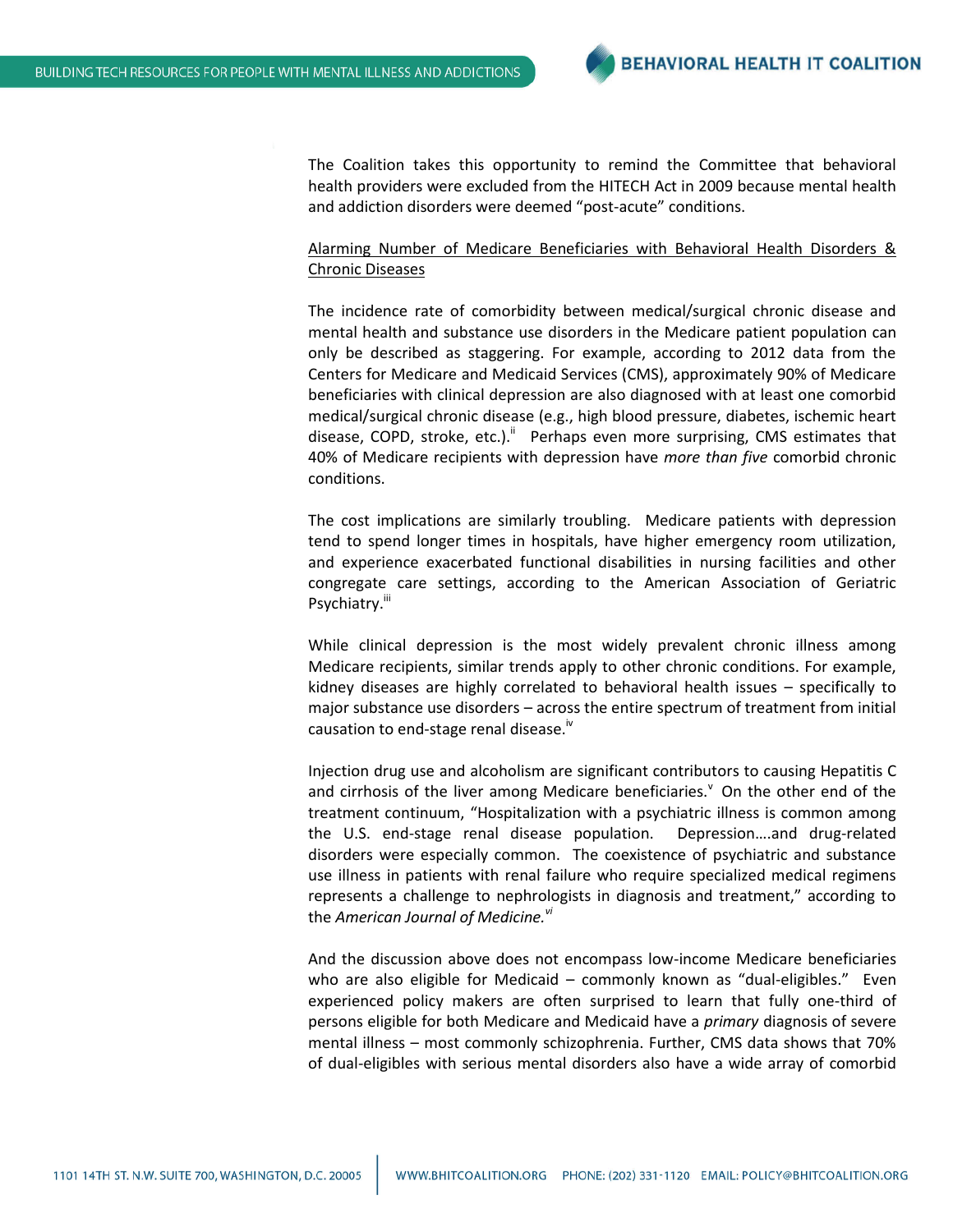medical/surgical chronic diseases including lung cancer, emphysema, asthma, and heart failure.<sup>ii</sup>

## Adding To Policy Under Consideration – Behavioral Health Information Technology

The Coalition is broadly supportive of the recommendations included in the Senate Finance Committee white paper, including the integration of behavioral health with medical/surgical services and a General Accountability Office (GAO) study examining the integration of behavioral health and primary care among private sector Accountable Care Organizations (ACOs), public sector ACOs, and ACOs participating in the Medicare Shared Savings Program (MSSP). In order to avoid duplication, the Coalition encourages the Committee to contact the HHS Assistance Secretary for Planning and Evaluation, which initiated somewhat similar studies within the last eighteen months.

**While all these policies have value, the reality is stark. As your paper states, "ACOs and other models face challenges integrating primary care and behavioral health services, despite the benefits of doing so." In part, this is because the providers cannot communicate with each other.**

Psychiatric hospitals, clinical psychologists, clinical social workers, Community Mental Health Centers, and outpatient/inpatient addiction providers have been ineligible for incentive payments since the inception of the Meaningful Use program. In the modern digital medical era, these providers cannot communicate with – and cannot coordinate care with – hospitals, physicians, cardiologists, endocrinologists, and nephrologists without Electronic Health Records (EHRs).

In the  $114<sup>th</sup>$  Congress, the Senate Health Education Labor and Pensions Committee has held a series of hearings highlighting the lack of "interoperability" among EHR systems; Senator Whitehouse and Senator Cassidy recently introduced the TRUST IT Act (S. 2141) to further those reforms. In addition, leading members of the Senate Finance Committee, including Senator Roberts, Senator Enzi, Senator Thune, and Senator Burr, have joined together in calling for Meaningful Use to be "rebooted" because of interoperability issues ranging from active information blocking to incompatible medical data sets.

In our view, reform of the Meaningful Use program involves both vigorous enforcement of the interoperability provisions in the Medicare Access and CHIP Reauthorization Act (PL 114-10) as well as enactment of the Behavioral Health Information Technology Act. Senator Whitehouse and Senator Portman introduced companion bills (S. 1517/S. 1685) in the  $113<sup>th</sup>$  Congress, and Representative Tim Murphy included nearly identical legislative language in the Helping Families in Mental Health Crisis Act (H.R. 2646).